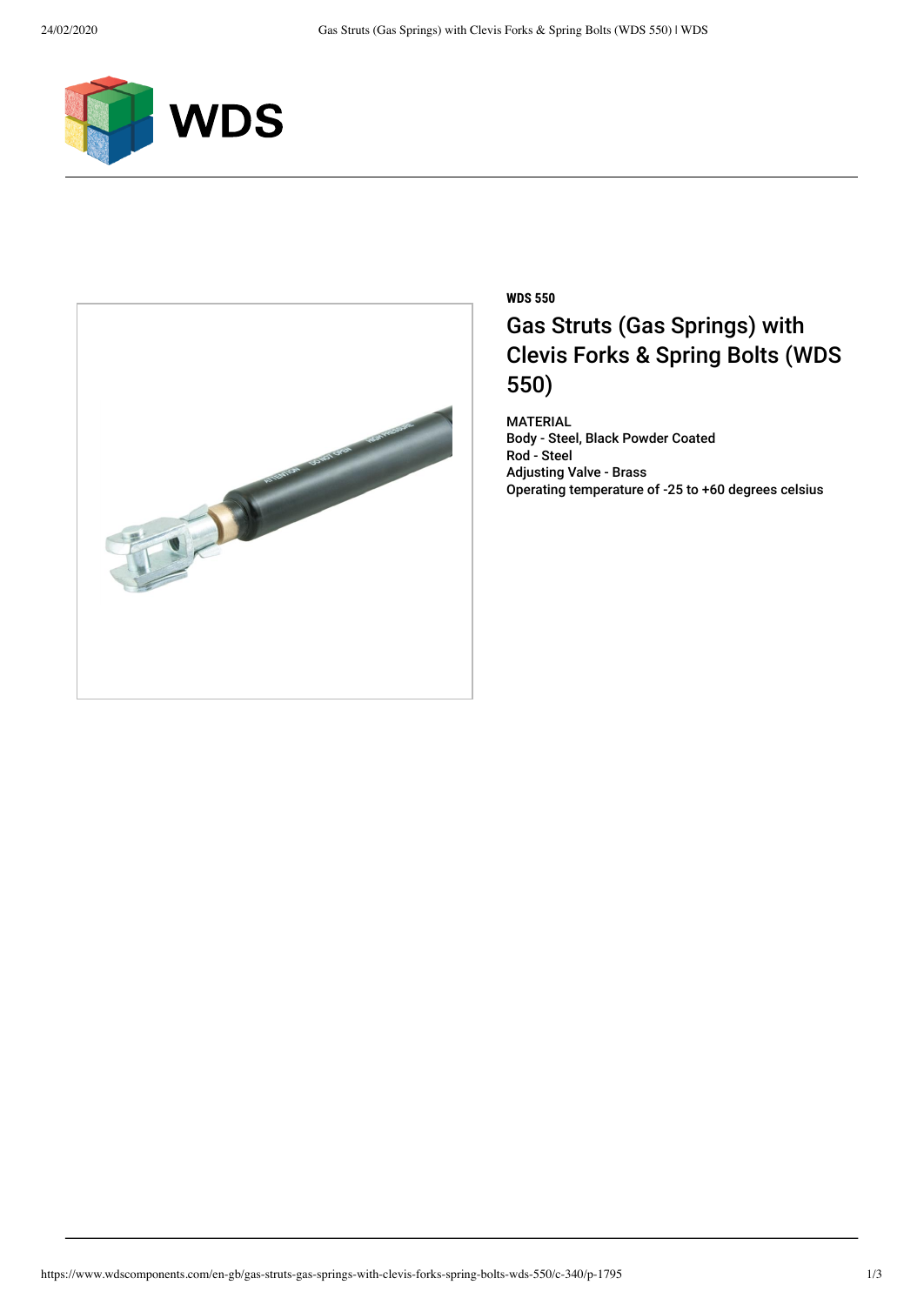

27 Sizes

| WDS NO.       | B | -L.    | L2 L3 D | L1  | T. | A | Е. | S      | Force Range (N) | Weight |
|---------------|---|--------|---------|-----|----|---|----|--------|-----------------|--------|
| 550-0615040CC |   | 15 132 | 24 31 6 | 40  | 9  | 6 | 6  | M6x1.0 | 20-400          | 0.168  |
| 550-0615060CC |   | 15 172 | 24 31 6 | 60  | 9  | 6 | 6  | M6x1.0 | 20-400          | 0.18   |
| 550-0615080CC |   | 15 212 | 24 31 6 | 80  | 9  | 6 | 6  | M6x1.0 | 20-400          | 0.192  |
| 550-0615100CC |   | 15 252 | 24 31 6 | 100 | 9  | 6 | 6  | M6x1.0 | 20-400          | 0.205  |
| 550-0615120CC |   | 15 292 | 24 31 6 | 120 | 9  | 6 | 6  | M6x1.0 | 20-400          | 0.217  |
| 550-0615150CC |   | 15 352 | 24 31 6 | 150 | 9  | 6 | 6  | M6x1.0 | 20-400          | 0.235  |
| 550-0615200CC |   | 15 452 | 24 31 6 | 200 | 9  | 6 | 6  | M6x1.0 | 20-400          | 0.265  |
| 550-0819050CC |   | 19 152 | 24 31 6 | 50  | 9  | 8 | 6  | M6x1.0 | 50-700          | 0.23   |
| 550-0819075CC |   | 19 202 | 24 31 6 | 75  | 9  | 8 | 6  | M6x1.0 | 50-700          | 0.255  |
| 550-0819100CC |   | 19 252 | 24 31 6 | 100 | 9  | 8 | 6  | M6x1.0 | 50-700          | 0.28   |
| 550-0819125CC |   | 19 302 | 24 31 6 | 125 | 9  | 8 | 6  | M6x1.0 | 50-700          | 0.305  |